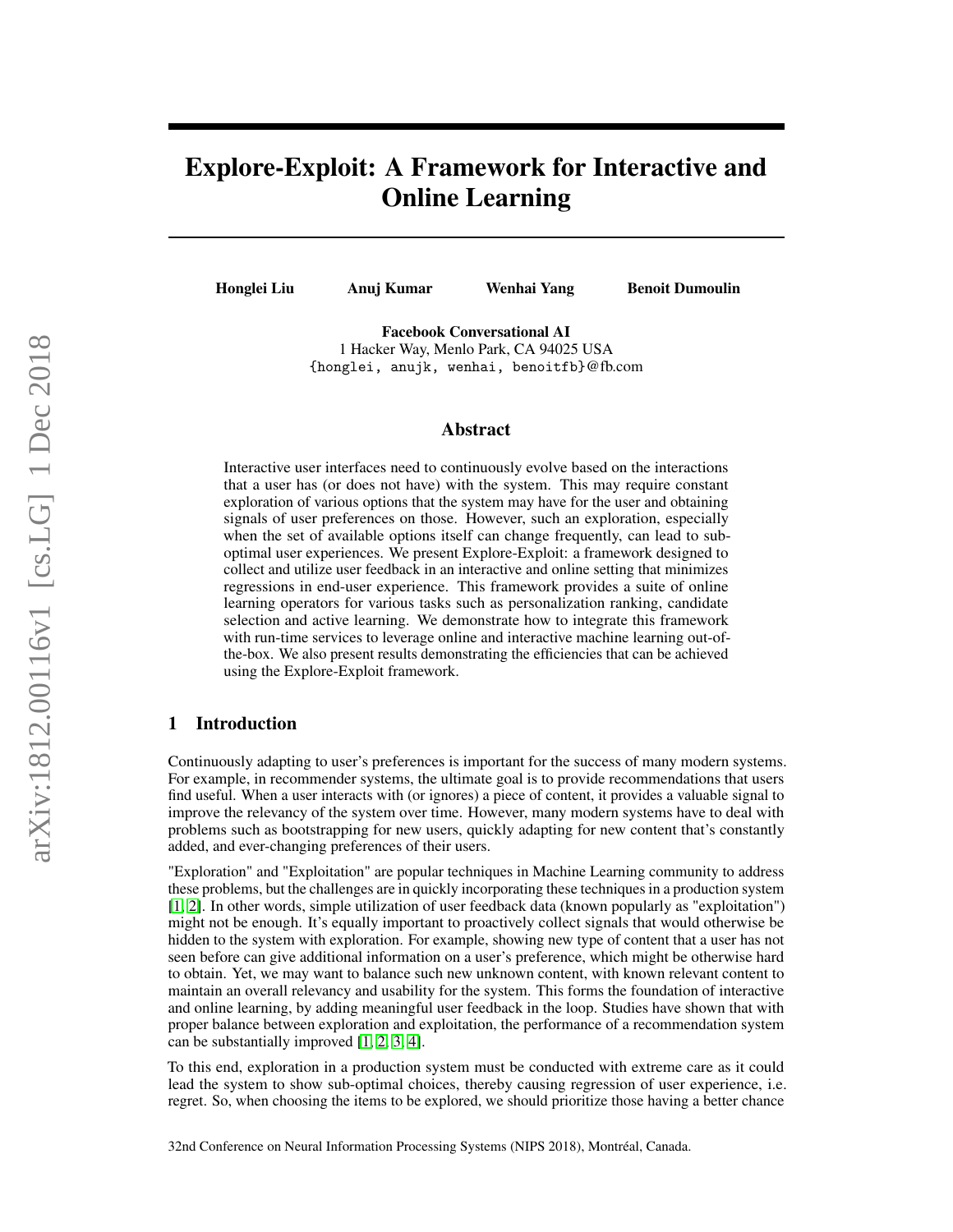of generating user feedback, as well as, those that can give us a meaningful signal that we don't already have. Therefore, when designing an interactive and online learning framework, we should consider the following requirements: (1) the framework should be able to balance exploration vs. exploitation such that we can minimize regret while getting the most information, (2) the exploration and exploitation behaviours should be highly configurable as different applications may have different needs and requirements, and (3) the framework should also be both easily attachable and detachable to any run-time service depending on product needs.

In this paper, we present Explore-Exploit: a framework that makes it easy to do online and interactive learning in production. It's designed to collect and utilize user feedback in an interactive and online fashion to minimize regret. Explore-Exploit does so by employing a suite of built-in online learning operators. It's also highly configurable to allow customizing *what* targets to explore, *when* to trigger the exploration, *who* will receive the exploration, *which* operators to use for the exploration and *where* to fetch user feedback signals for online learning. In addition, it also has a subscription based design that allows any run-time service to easily integrate. Currently, it supports a variety of tasks including ranking, candidate selection and active learning.

Specifically, Explore-Exploit has been used for the following applications:

- Simple Exploration. For example, explore the ranking of suggestions to gather unbiased training data for training a ranking model
- Online Learning (with real-time feedback). For example, picking the winner among multiple product options or automatically fine-tuning machine learning models by choosing the best hyper-parameters.
- Active Learning. Explore models in an uncertainty interval and use user feedback data to improve reach and precision.
- Reinforcement Learning (RL). Deploy and iterate on reinforcement learning models with proper exploration.

## 2 System Design

In this section, we introduce the architecture of Explore-Exploit and motivations behind the design decisions. We also detail the operators we have built in the framework along with examples of how this framework works in practice.

#### 2.1 Architecture

We briefly describe the architecture of the Explore-Exploit framework in Figure [1.](#page-2-0) To use the framework for any run-time service, we first add an *Exploration Target* in the framework that defines *Transformers*, *Operators*, *Feedback Fetchers* and some meta data. At any point during run-time, we can subscribe to the *Exploration Target* and send *Target Data* to Explore-Exploit for exploration. Then the framework will take care of logging, run online learning or interactive learning algorithms and eventually return the *Explored Target Data*.

Subscription based Service. One consideration when building the framework was that we want to make it generalizable to any system and easy to integrate (or remove). So we designed Explore-Exploit as a subscription based service. We can send data to Explore-Exploit at any point during run-time, but the data will only be explored if we subscribe to a target defined in the framework. Otherwise, the data will be returned as it is. This allows us to easily turn on or off the interaction with Explore-Exploit as needed.

Target Data and Explored Target Data. Target data contains the data that we want to explore, such as the recommendation candidate we want to personalize and the hyper-parameter we want to automatically learn for a machine learning model. The explored target data are what will be returned by Explore-Exploit. They could have been altered from the original target data for online and interactive learning.

Exploration Target. An exploration target in Explore-Exploit defines all the information needed to run the exploration, including the type of task (e.g. candidate selection or active learning), the operators we want to use, what user feedback signals we want to use for online learning, how to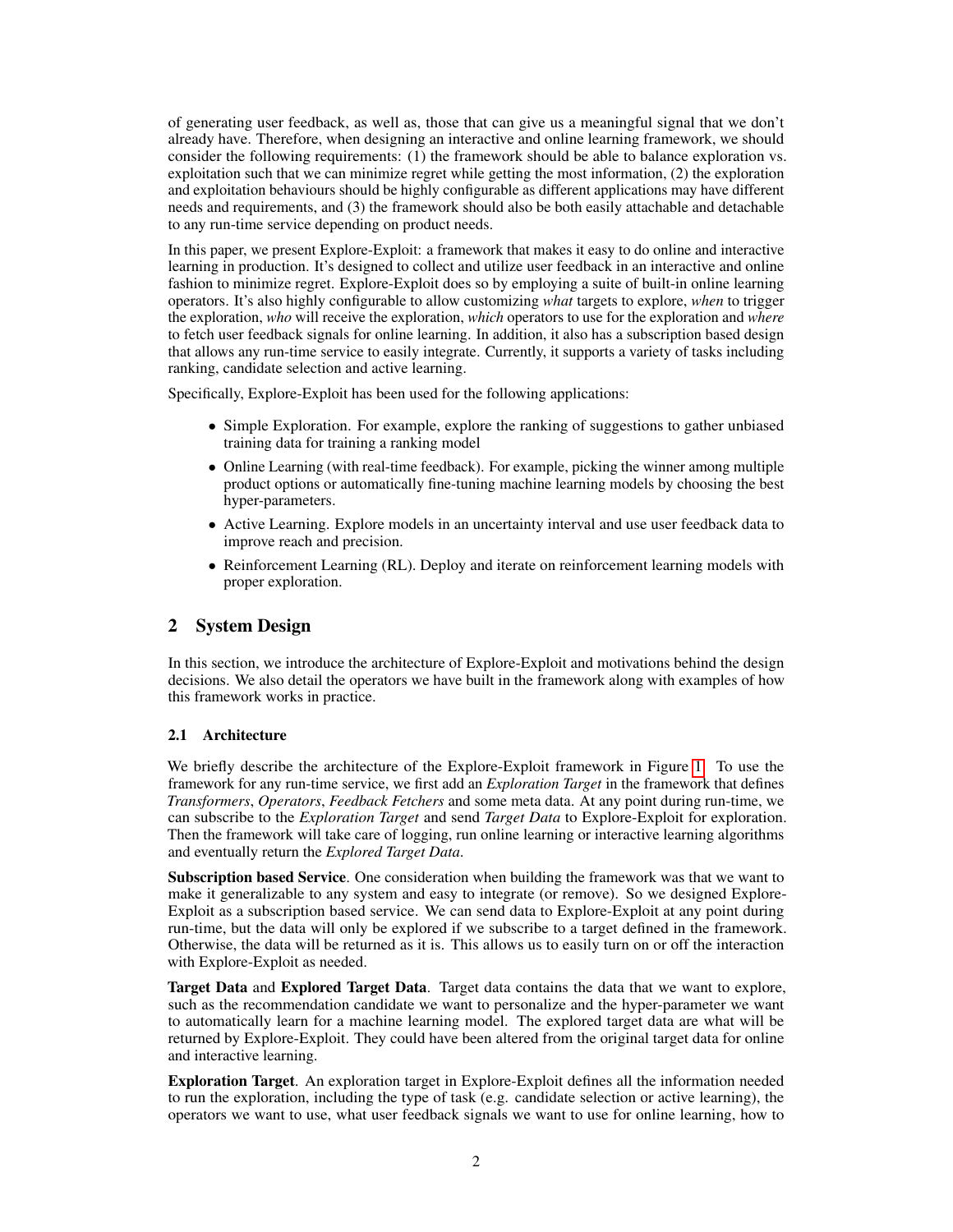<span id="page-2-0"></span>

Figure 1: Architecture of the Explore-Exploit framework

control the traffic, etc. One exploration target can be shared by a cluster of data sets that could be treated similarly in Explore-Exploit. For example, the hyper-parameters from multiple models can share the same target.

Transformer. For each exploration target, we can define a set of transformers that will be chained together and applied to the target data. Each transformer corresponds to a certain task we want to perform. For instance, learning hyper-parameters for different languages could be different transformers.

Operator. Each operator corresponds to an algorithm the transformer can use. Currently, there are multiple operators in Explore-Exploit divided into three types: ranking, candidate selection and active learning.

Feedback Fetcher. A feedback fetcher tells Explore-Exploit where to fetch user feedback. It's customizable such that we can easily choose what metric we want to optimize for through online and interactive learning, e.g., click through rate, daily active users, etc. It even gives us the flexibility to decide whether we want to do the optimization at user level or global level depending on whether the feedback is user specific.

Exposure Logging. All the data that are explored will be automatically logged both in Hive for offline processing and in a real-time counter service for online consumption. To get real-time feedback, the online counters can be joined with events (e.g. display and click) from the run-time service and provided to the feedback fetcher.

#### 2.2 Operators

Within Explore-Exploit, we have already built 14 operators serving different purposes such as candidate selection, active learning and ranking. It's also straightforward to register and implement new operators in this framework. In this section, we describe the available operators and their functionality in Table [1.](#page-3-0)

As part of the design, for the operators with the same type, they are compatible and can be safely chained together or swapped. For example, if we want to deploy a reinforcement learning model to choose actions (e.g. showing a notification v.s. not showing), we can use the *RLActionSelection* operator which will choose actions based on the predicted reward given by an RL model. However, in order to make RL models perform well in practice, we often need to do multiple rounds of interactive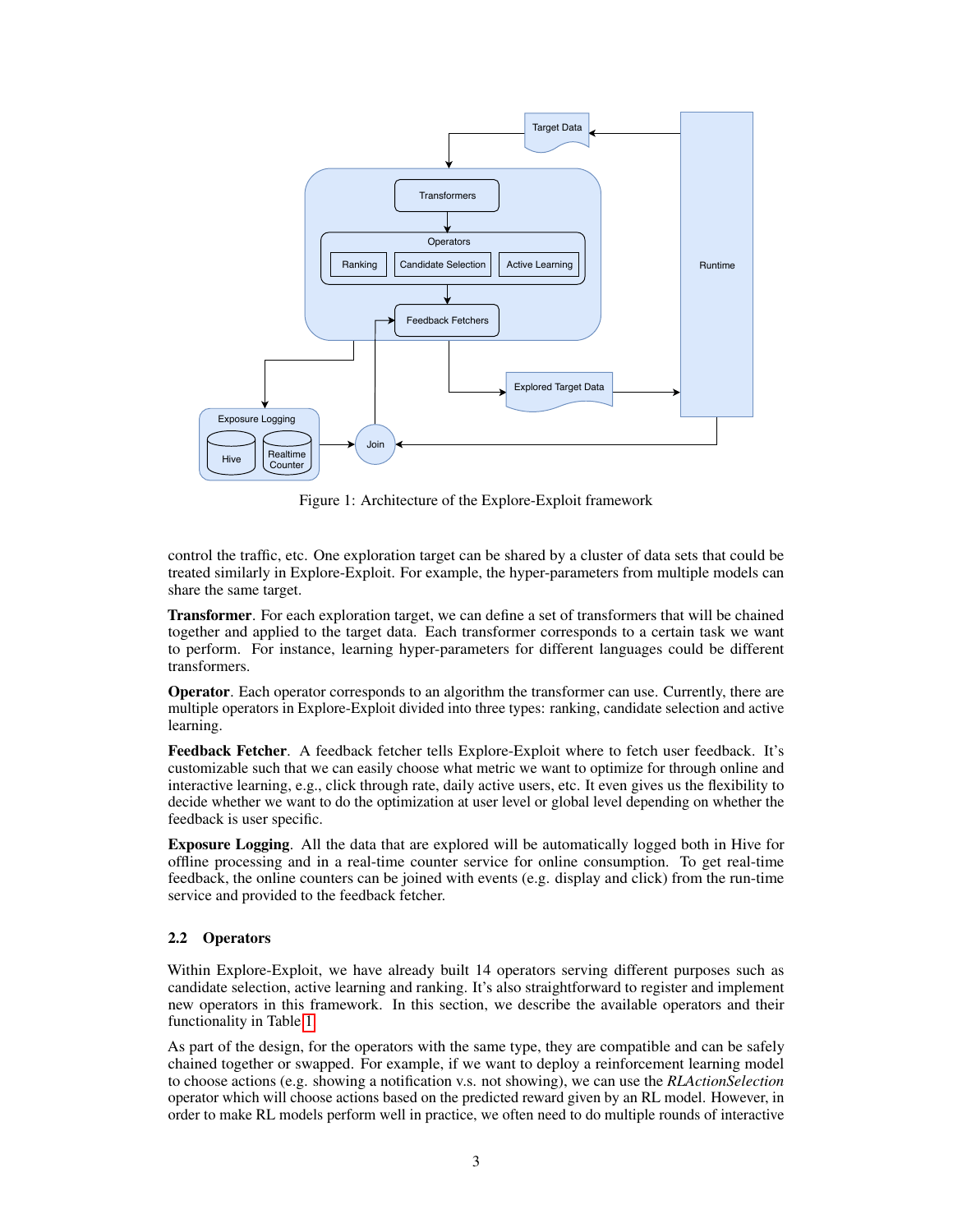learning with RL policy exploration. To this end, we can easily chain a *SoftmaxSelection* operator after *RLActionSelection*. It will first normalize the predicted rewards with a softmax function and then sample an action from the normalized probability distribution, thus exploring the RL policy. Once the RL model reaches to production-ready quality, we can safely remove the *SoftmaxSelection* operator.

| <b>Exploration Types</b>   | Operators                     | <b>Notes</b>                                   |  |  |  |
|----------------------------|-------------------------------|------------------------------------------------|--|--|--|
| <b>Candidate Selection</b> | EpsilonGreedySelection        | An operator that                               |  |  |  |
|                            |                               | implements the $\epsilon$ -Greedy algorithm[5] |  |  |  |
|                            | UCB1Enhanced                  | An operator based on UCB1 algorithm [6]        |  |  |  |
|                            |                               | tailored to our needs                          |  |  |  |
|                            | ThompsonSampling              | An operator based on                           |  |  |  |
|                            |                               | Thompson Sampling algorithm[7]                 |  |  |  |
|                            |                               | An operator to choose actions                  |  |  |  |
|                            | <b>RLActionSelection</b>      | based on reinforcement learning models         |  |  |  |
|                            |                               | with flexible configurations                   |  |  |  |
|                            | SoftmaxSelection              | An operator to choose actions                  |  |  |  |
|                            |                               | based on softmax exploration strategy[5]       |  |  |  |
|                            |                               | An operator that performs binary search        |  |  |  |
|                            | BinarySearchSelection         | to find the candidate with a reward            |  |  |  |
|                            |                               | closest to a target reward                     |  |  |  |
|                            | UniformSelection              | An operator that                               |  |  |  |
|                            |                               | randomly explores candidates                   |  |  |  |
| <b>Active Learning</b>     | SampleWithInterval            | Explore targets that                           |  |  |  |
|                            |                               | have scores in the defined intervals           |  |  |  |
|                            | SampleWithIntervalDecay       | Explore targets with probabilities             |  |  |  |
|                            |                               | defined by an interval decay function          |  |  |  |
|                            | SampleWithEntropy             | Explore targets based on entropy               |  |  |  |
|                            | SampleWithEntropyMultiClass   | Explore targets based on entropy               |  |  |  |
|                            |                               | for multiclass models                          |  |  |  |
|                            |                               | Explore targets based on                       |  |  |  |
|                            | StratifiedSampling            | the distribution of predictions                |  |  |  |
|                            |                               | in different intervals                         |  |  |  |
|                            |                               | Explore targets based on                       |  |  |  |
|                            | SampleWithSemanticSimiliarity | their semantic similarities to                 |  |  |  |
|                            |                               | the given data points                          |  |  |  |
| Ranking                    | ShuffleRanking                | An operator that                               |  |  |  |
|                            |                               | randomly explores ranking                      |  |  |  |

<span id="page-3-0"></span>

| Table 1: The list of built-in operators in Explore-Exploit |  |  |  |  |  |  |  |  |  |  |  |
|------------------------------------------------------------|--|--|--|--|--|--|--|--|--|--|--|
|------------------------------------------------------------|--|--|--|--|--|--|--|--|--|--|--|

Due to space limit, we won't be able to get into details for all the operators. But here, we want to zoom into one operator, *UCB1Enhanced*, to illustrate how we modified the UCB1 algorithm [\[6\]](#page-6-0) to fit our needs. Originally, UCB1 will select the candidate that achieves the highest upper confidence bound (UCB for short). That is, UCB1 will favor those candidates that either have high reward or high uncertainty. However, in practice, we do not always want to maximize the reward. For example, if the reward is click through rate (CTR), we may want to maintain CTR at a certain level to balance reach. Meanwhile, we also want to control how aggressive we explore those candidates with high uncertainty. In these cases, the original UCB1 algorithm won't satisfy our needs. So, we have implemented *UCB1Enhanced* operator in Explore-Exploit.

Assuming we have multiple candidates (e.g. a set of thresholds) and we want to automatically choose one such that it can give us a target reward (e.g. a target CTR). Let T represent the total number of rounds of interactive learning we have performed so far. Eventually, we want to select a candidate a that can give us the target reward target. Given our current round t, *UCB1Enhanced* will select candidates based on the following objective function

$$
Objective = \underset{a}{\arg\max} \begin{cases} w \times u_t(a) - \frac{1}{\delta} |r_t(a) - target|, & \text{if } r_t(a) \geq target \\ w \times u_t(a) - \delta |r_t(a) - target|, & \text{otherwise} \end{cases} \tag{1}
$$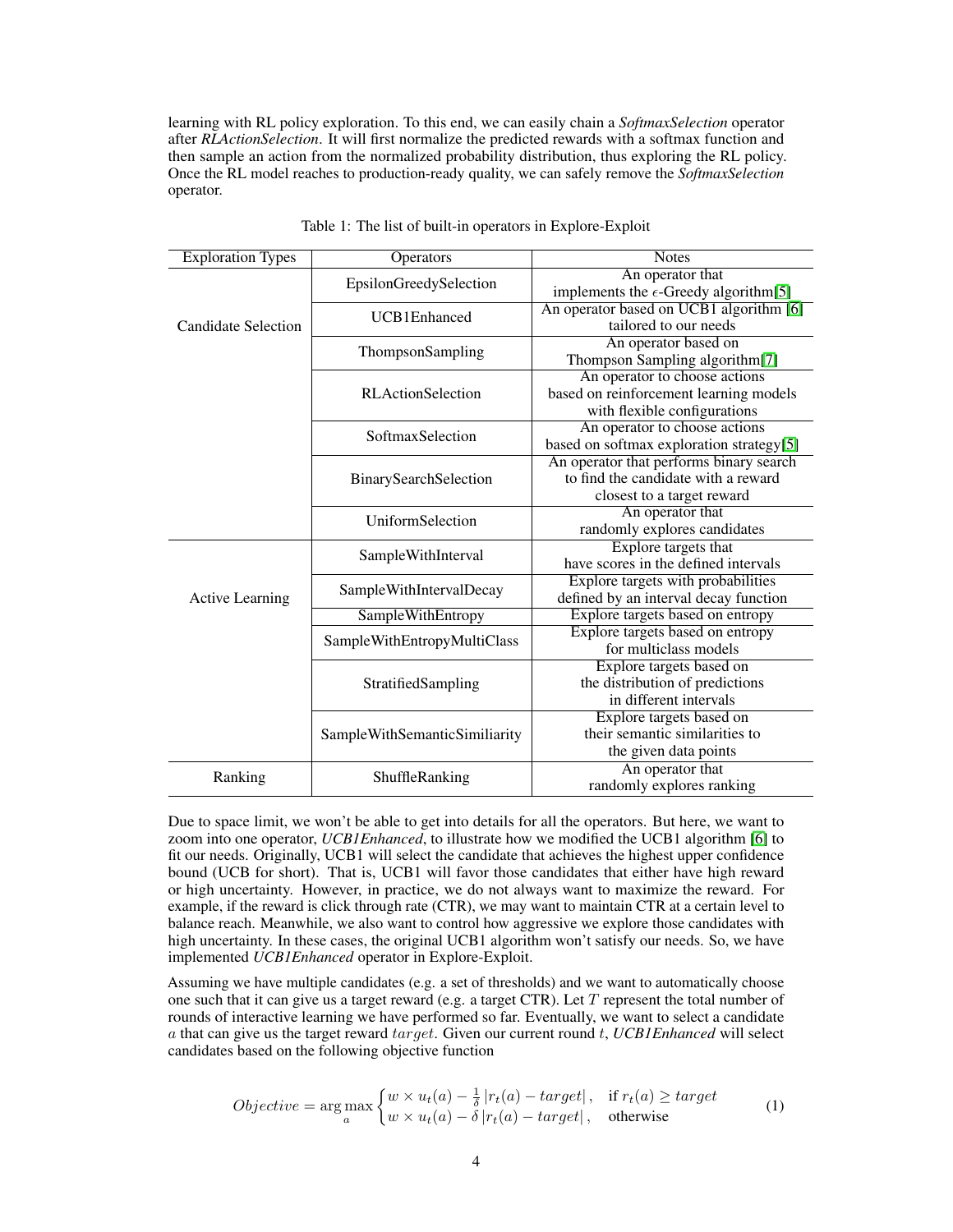where w is a weight that controls the aggressiveness of doing exploration,  $u_t(a) = \sqrt{\frac{2 \log T}{n_t(a)}}, n_t(a)$ is the number of explorations for candidate a,  $r_t(a)$  is the reward for candidate a and  $\delta$  is the penalty factor for small rewards compared to target.

#### 2.3 Examples

To illustrate how Explore-Exploit can be used in practice, we show an example of the exploration target in Figure [2.](#page-4-0) In this example, once the target has been subscribed, the Explore-Exploit framework will explore the thresholds of the model with id *example:goal\_id* with a probability of *0.1* and only do the exploration if the language of the request is *English*. The approach is to use the *UCB1Enhanced* operator to choose the candidate that can give us a target reward of *0.11* according to the feedback provided by *example\_feedback\_fetcher*.

<span id="page-4-0"></span>

Figure 2: An example of exploration targets defined in Explore-Exploit

# 3 Experiments

To experiment with Explore-Exploit, we did several public tests on learning thresholds of a personalization model with the online learning operators implemented in the framework. Originally, choosing thresholds is a lot of pain since it requires an engineer to constantly try different values and closely monitor the metrics. As we scale to more and more models, the whole process may take weeks to finish. With Explore-Exploit, we make all of these easy. After a few days, the online learning operator will automatically converge to the candidate we want. It's also super configurable so we can add and delete candidates at anytime.

In this experiment, we use Explore-Exploit to automatically learn the threshold of a personalization model that can give us a target CTR of 0.11. Traditionally, this may take an engineer days of manual work. Especially when there are multiple models to tune, it could take weeks to finish. However, Explore-Exploit removes all the manual work. In Figure [3a,](#page-5-5) we show the percentage of displays for different threshold candidates after running Explore-Exploit for a few days. As we can see, at start, Explore-Exploit was exploring the candidates uniformly. Then after a few days, it converges to the candidate 0.12 without human intervention. To verify the correctness of the converged candidate, we also show the relative deviation to the target reward for different candidates in Figure [3b.](#page-5-5) As shown, the converged candidate 0.12 indeed gives the smallest deviation.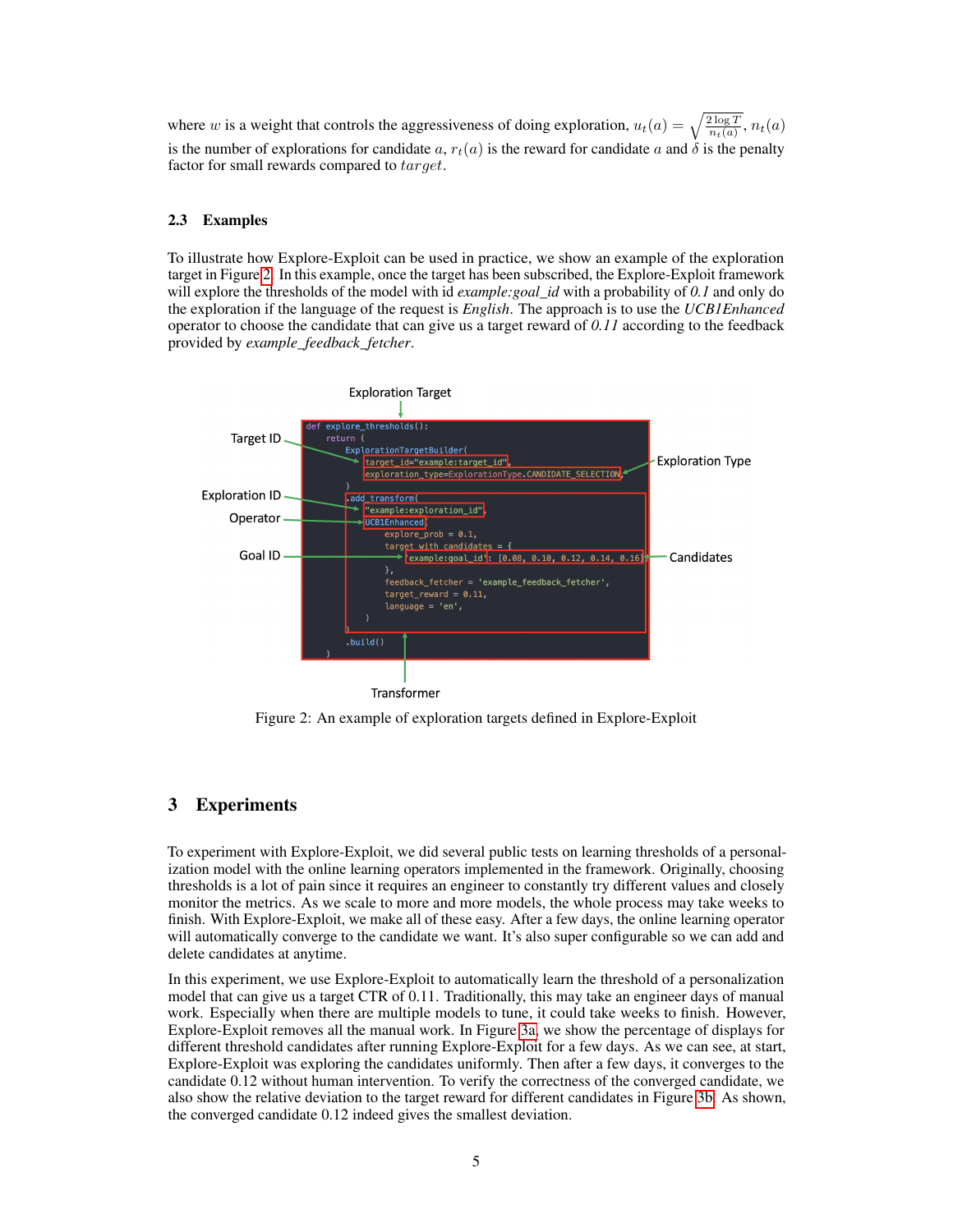<span id="page-5-5"></span>

(a) Percentage of displays of different candidates over time

(b) Relative deviation to the target reward for different candidates

Figure 3: Experiments with Explore-Exploit to online learn hyper-parameters for a machine learning model

# 4 Related Work

The Explore-Exploit framework is built upon a significant amount of related works in multi-armed bandit algorithms, reinforcement learning and active learning. [\[5\]](#page-5-4) and [\[6\]](#page-6-0) give a good overview and empirical analysis of different multi-armed bandit algorithms. These algorithms have been shown to be very useful for many real world problems such as recommendation [\[4,](#page-5-3) [2\]](#page-5-1) and ranking [\[3\]](#page-5-2). Within Explore-Exploit, we have implemented multiple multi-armed bandit algorithms including  $\epsilon$ -Greedy, UCB1, Thompson Sampling, etc. Active learning has also demonstrated great advantages in many use cases [\[8,](#page-6-2) [9\]](#page-6-3). In Explore-Exploit, we have built multiple active learning operators that work both in streaming setting [\[10,](#page-6-4) [11\]](#page-6-5) and pool setting [\[12\]](#page-6-6).

Recently, automated machine learning (AutoML) systems [\[13,](#page-6-7) [14,](#page-6-8) [15,](#page-6-9) [16\]](#page-6-10) have received abundant attentions. Such systems focus on automatically finding good algorithms and hyper-parameters (e.g. neural architectures) given some predefined datasets. Explore-Exploit shares similar concepts but focuses on the online setting in a production environment.

## 5 Acknowledgments

We would like to thank Kavya Sajeev, Nanshu Wang, Nikunj Bajaj, Zoe Papakipos, Pooja Sethi, Yarik Markov, Rajen Subba and everyone else who have contributed to the design and implementation of Explore-Exploit.

## **References**

- <span id="page-5-0"></span>[1] Xinxi Wang, Yi Wang, David Hsu, and Ye Wang. Exploration in interactive personalized music recommendation: a reinforcement learning approach. *ACM Transactions on Multimedia Computing, Communications, and Applications (TOMM)*, 11(1):7, 2014.
- <span id="page-5-1"></span>[2] James McInerney, Benjamin Lacker, Samantha Hansen, Karl Higley, Hugues Bouchard, Alois Gruson, and Rishabh Mehrotra. Explore, exploit, and explain: personalizing explainable recommendations with bandits. In *Proceedings of the 12th ACM Conference on Recommender Systems*, pages 31–39. ACM, 2018.
- <span id="page-5-2"></span>[3] Filip Radlinski, Robert Kleinberg, and Thorsten Joachims. Learning diverse rankings with multi-armed bandits. In *Proceedings of the 25th international conference on Machine learning*, pages 784–791. ACM, 2008.
- <span id="page-5-3"></span>[4] Lihong Li, Wei Chu, John Langford, and Robert E Schapire. A contextual-bandit approach to personalized news article recommendation. In *Proceedings of the 19th international conference on World wide web*, pages 661–670. ACM, 2010.
- <span id="page-5-4"></span>[5] Joannes Vermorel and Mehryar Mohri. Multi-armed bandit algorithms and empirical evaluation. In *European conference on machine learning*, pages 437–448. Springer, 2005.